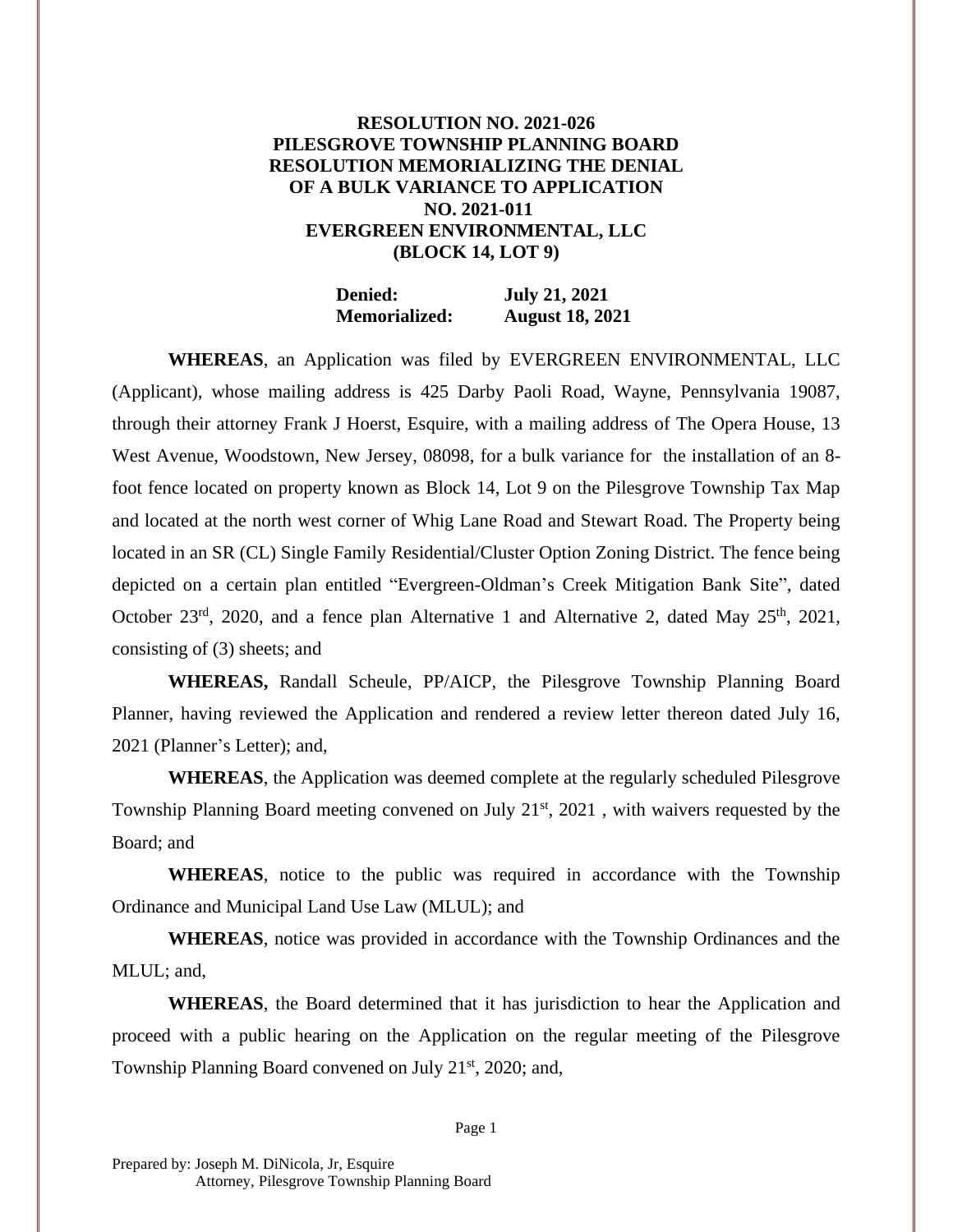**WHEREAS**, there were multiple members of the Public who appeared in opposition to the application; and

**WHEREAS**, the Board heard testimony from the Applicant James R Ingram, the Applicant's Senior Biologist Linda Salvati, and representations made by the Applicant's attorney, Frank J Hoerst III , Esquire; and

**WHEREAS**, from the above testimony, representations, and public comment, the Board made the following findings of fact:

- 1. The Property is located in an SR (CL) Single Family Residential/Cluster Option Zoning District.
- 2. The Property is located on the Northwest Corner of Whig Lane Road and Stewart Road. The property is currently vacant and used for agricultural purposes. The Applicant is proposing a wetland and riparian mitigation bank at the property.
- 3. The project includes the installation of native trees and shrub species and a native seed mix throughout the property
- 4. The Applicant is proposing an 8-foot fence to prevent deer from entering the property and damaging the newly planted trees and shrubs.
- 5. The proposed 8-foot fence requires a bulk variance as only 6-feet is permitted.
- 6. The Applicant testified that the 8-foot fence is a deer exclusion fence and is necessary for the project to succeed.
- 7. The Applicant testified that it is required that a certain number of the tree and shrub species survive so as to ensure the New Jersey Department of Environmental Protection would qualify the project for a wetland and riparian mitigation bank.
- 8. Multiple members of the Public testified in opposition to the Applicant's proposed fence.
- 9. In essence the general statements of the public were that the granting of the variance would be a detriment to the public good and surrounding area.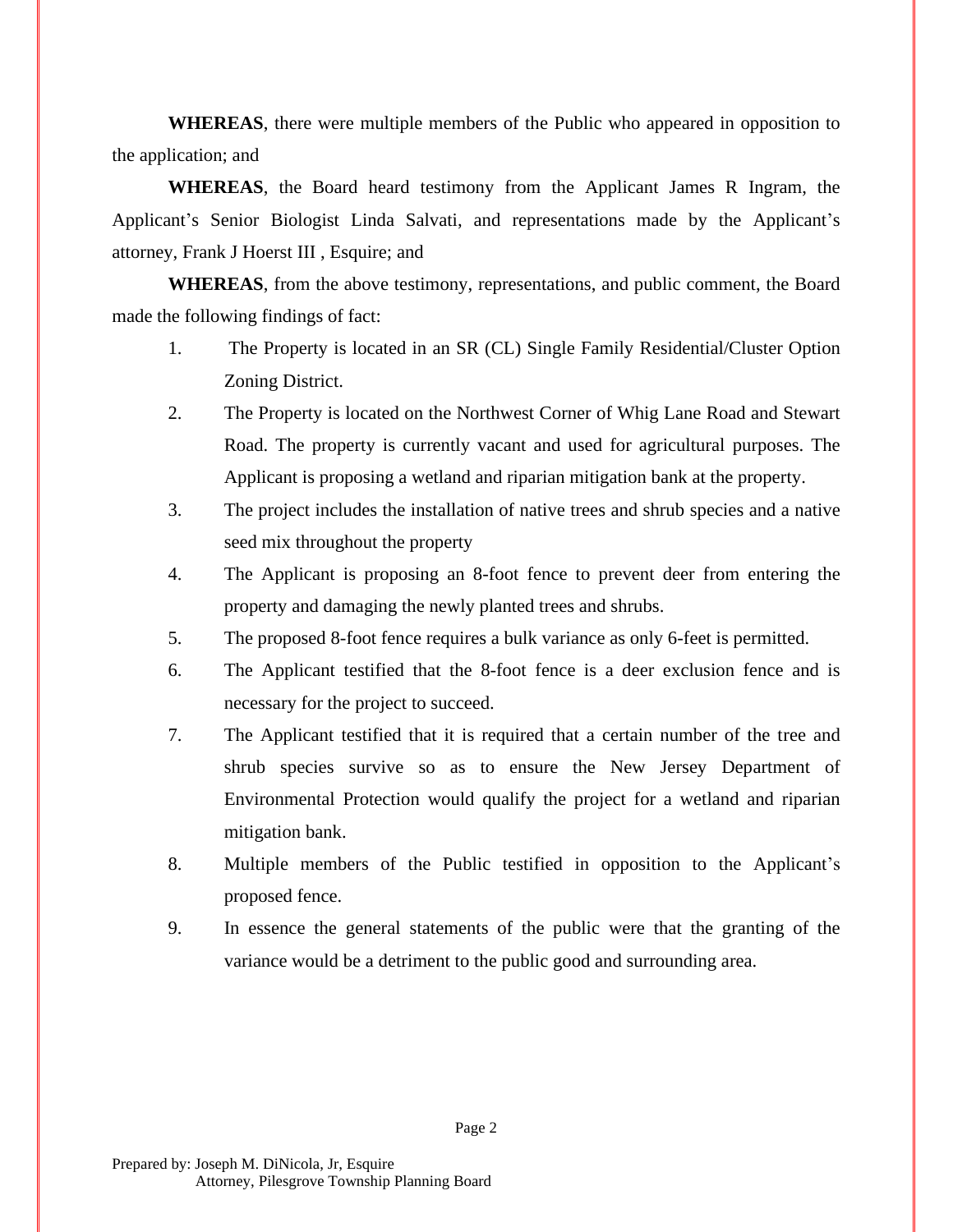- 10. The Applicant testified that they would agree to the following conditions for the Planning Board to consider:
	- 1. The removal of the fence within 10-years of its installation or when the New Jersey Department of Environmental Protection declares the project to be complete, whichever shall come first.
	- 2. The mowing of the property outside of the fence four times a year
	- 3. The spraying of weeds at the bottom of the outside of the fence two times a year.
- 11. The Applicant testified to the positive and negative criteria for a bulk variance, considering the above-mentioned conditions:
	- Positive: The purpose of the MLUL would be advance by this deviation from the zoning ordinance and the benefits from this deviation outweigh any detriment to the public good.
	- Negative: The proposed fence would not be a detriment to the Public good and would not substantially impair the intent of the zoning ordinance.
- 12. The Board next reviewed the Planner's letter. The Applicant agreed to comply with all comments and requirements in the Planner's letter subject to the Planner's approval.
- 13. Not withstanding the benefits demonstrated by the Applicant, should a variance be granted for the proposed fence, the Board determined that the detriment to the public good would outweigh any benefit and therefore would inherently be a detriment to the public good, as well as substantially impairing the intent of the zoning ordinance.

**BE IT THEREFORE RESOLVED** on this day of 3021 by the Pilesgrove Township Planning Board, the bulk variance for the erection of an 8-foot fence as further depicted on the plans submitted is denied.